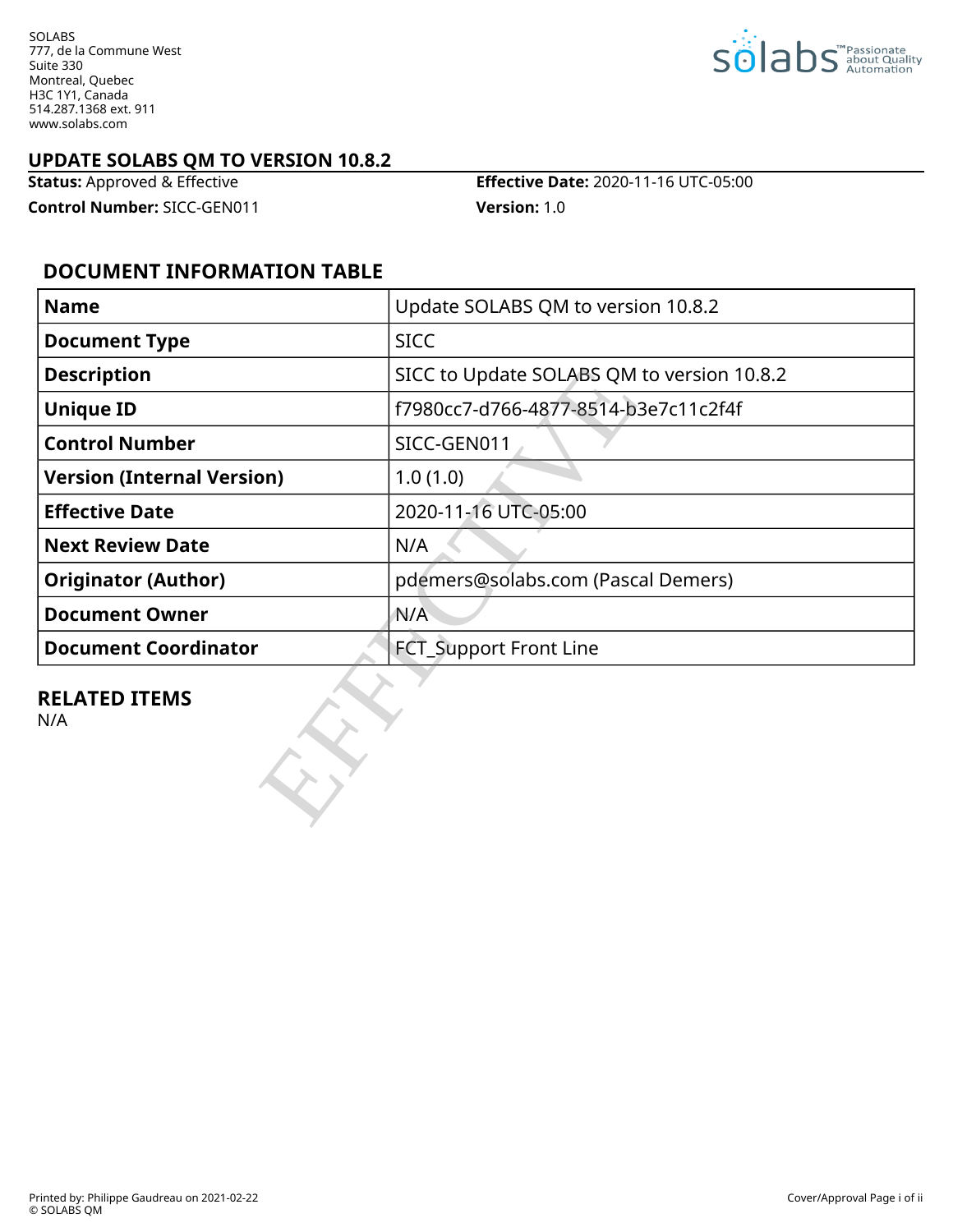SOLABS 777, de la Commune West Suite 330 Montreal, Quebec H3C 1Y1, Canada 514.287.1368 ext. 911 www.solabs.com



# **UPDATE SOLABS QM TO VERSION 10.8.2**<br>**Status:** Approved & Effective

**Control Number:** SICC-GEN011 **Version:** 1.0

**Effective Date:** 2020-11-16 UTC-05:00

**APPROVAL TABLE**

| <b>Status</b> | <b>Orderl</b> | Approver (Role)                        | Approver (<br>User) | <b>Approved By</b>                                    | Meaning | <b>Approval Date</b>               |
|---------------|---------------|----------------------------------------|---------------------|-------------------------------------------------------|---------|------------------------------------|
| Approved      |               | <b>FCT_SICC Approver</b><br>ENG        | any                 | kevin.b.langlois@solabs.com (Kevin<br>Byrne-Langlois) |         | Approver  2020-11-16 UTC-<br>05:00 |
| Approved      |               | <b>FCT_SICC Approver</b><br><b>POM</b> | any                 | mboire@solabs.com (Martine Boire)                     |         | Approver  2020-11-16 UTC-<br>05:00 |

MINOR CONSUMING SUBJECT (1998)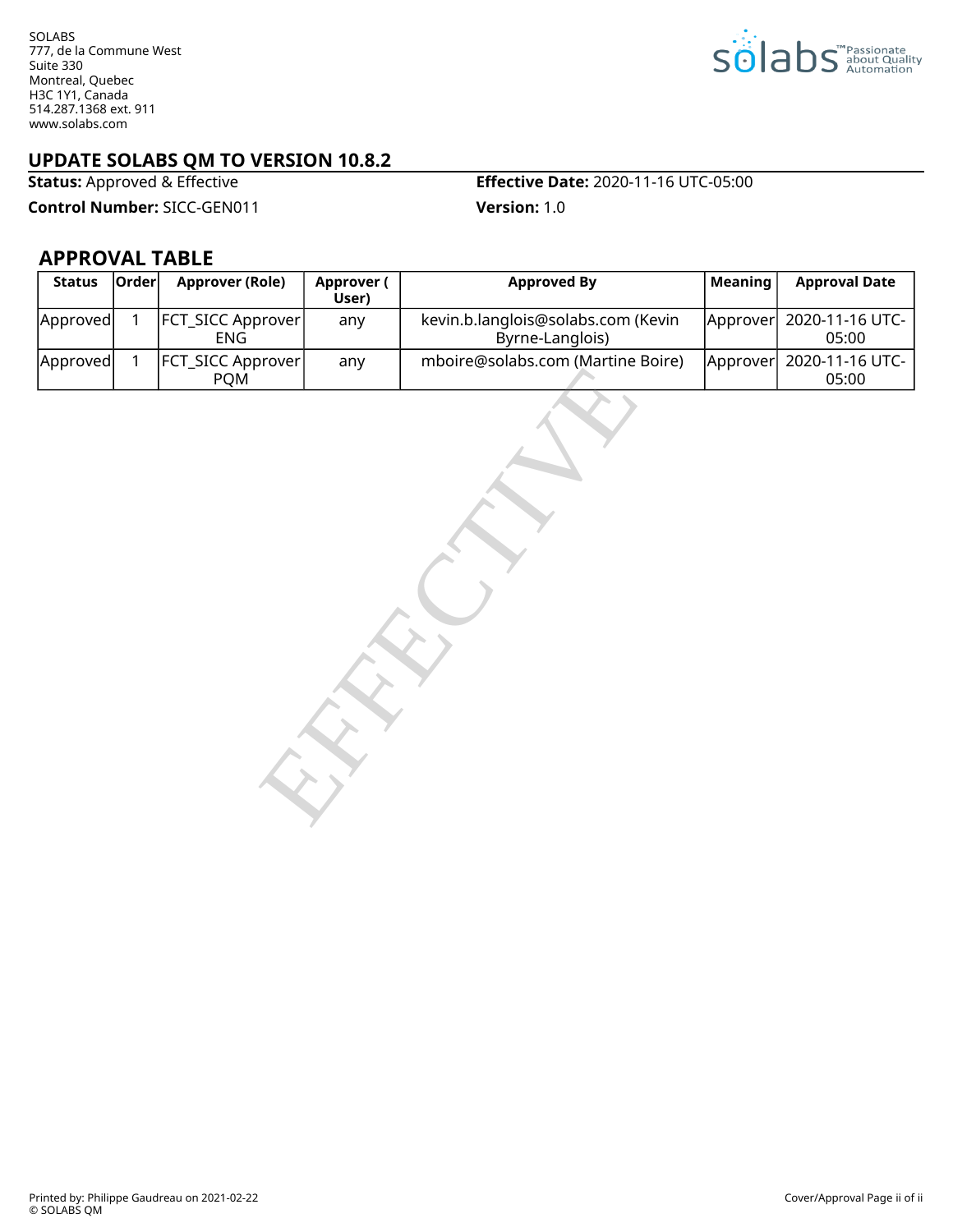

# **Supporting Information for Change Control**

### **1** *CHANGE DESCRIPTION*

SOLABS QM will be updated to version 10.8.2.

## **2** *IMPACT ON SOLABS QM SYSTEM*

#### **2.1 COMPONENTS IMPACTED**

| <b>CRIPIION</b>                             |                 |  |  |  |  |
|---------------------------------------------|-----------------|--|--|--|--|
| e updated to version 10.8.2.                |                 |  |  |  |  |
| <b>OLABS QM SYSTEM</b>                      |                 |  |  |  |  |
|                                             |                 |  |  |  |  |
| <b>ITS IMPACTED</b>                         |                 |  |  |  |  |
| System components:                          | <b>Impacted</b> |  |  |  |  |
| Infrastructure:                             | <b>No</b>       |  |  |  |  |
| Core Software (SOLABS QM application):      | Yes             |  |  |  |  |
| Software Configuration:                     | Yes             |  |  |  |  |
| Database configuration:                     | Yes             |  |  |  |  |
| Process Section (QM APPs):                  | No              |  |  |  |  |
| Reports:                                    | No              |  |  |  |  |
| User interface:                             | Yes             |  |  |  |  |
| Client Interface / Client-specific program: | Νo              |  |  |  |  |
|                                             |                 |  |  |  |  |

#### **2.2 IMPACT DESCRIPTION**

SOLABS QM 10.8.2 includes all the 10.8.1 corrective releases (10.8.1-1, 10.8.1-2, 10.8.1-3 and 10.8.1-4) while also adding support for MFA with the OneLogin Authentication Handler new feature.

Please review qualification documentation for SOLABS QM 10.8.2 for complete list of changes and impacts on the system.